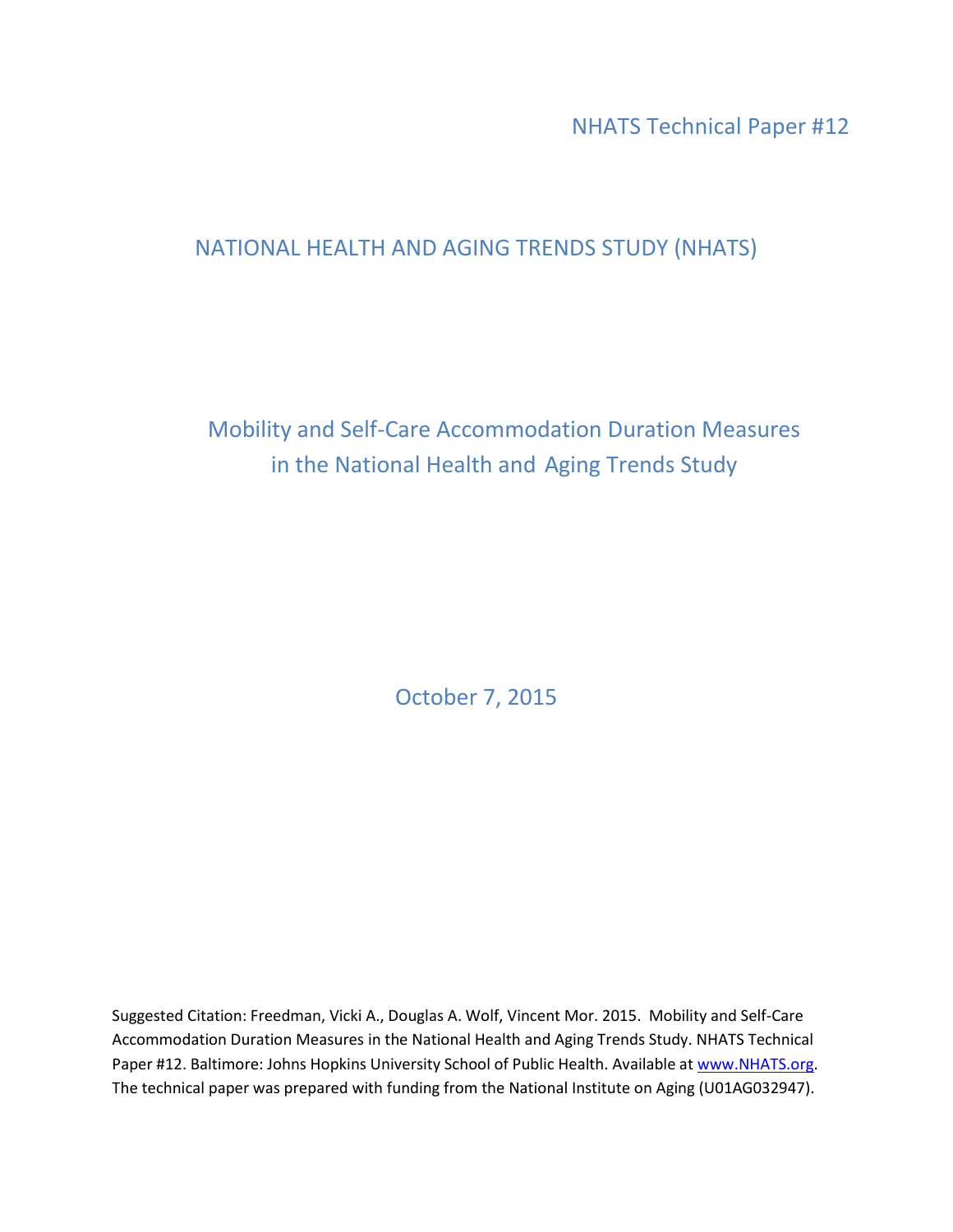# **Table of Contents**

| Duration of Mobility Accommodations (DM) and Self-care Accommodations (DS) Sections  4 |  |
|----------------------------------------------------------------------------------------|--|
|                                                                                        |  |
|                                                                                        |  |
|                                                                                        |  |
|                                                                                        |  |
|                                                                                        |  |
|                                                                                        |  |
|                                                                                        |  |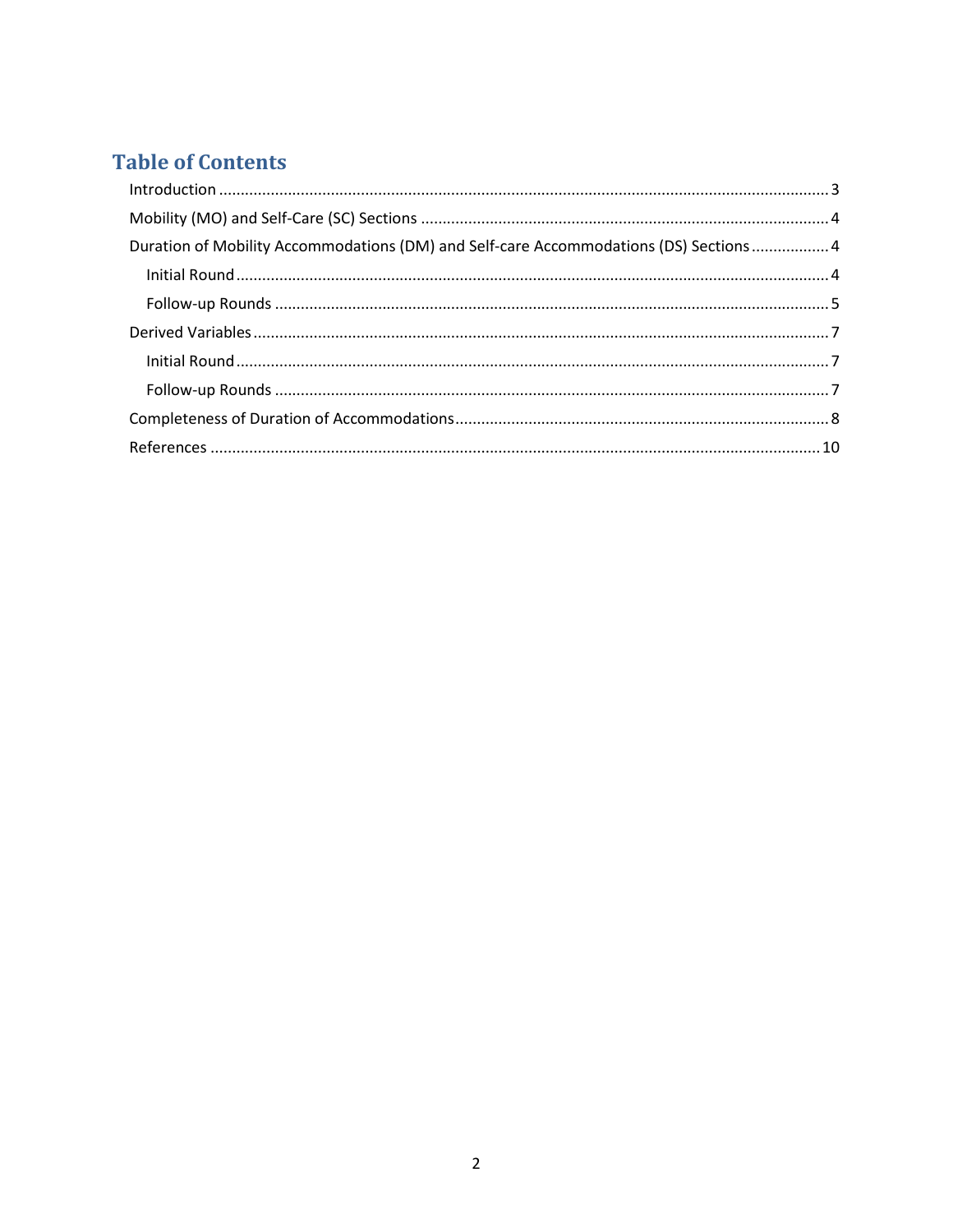### <span id="page-2-0"></span>**Introduction**

Late-life disability is a fundamentally dynamic phenomenon. Older individuals may be able to accommodate loss of functioning by changing how they carry out an activity (with a cane or walker or with help), the nature of the activity (showering instead of bathing) or reducing how frequently they do an activity (going out less often) (Freedman et al. 2014). Some activity limitations may be chronic and persistent; for others, an acute event, such as a fall, may temporarily necessitate assistance; still others may experience conditions that flare up and require intermittent assistance.

Analyses based on existing national panel surveys, which typically contact respondents every two years, are not able to fully capture these dynamics. Instead, analysts generally must assume that if an individual is not receiving help at either round, they did not receive assistance in between rounds (and conversely that assistance at both interviews implies continual use in between). Yet analysis of local area studies suggests substantial numbers of episodes are missed by two-year intervals. For instance, analysis by National Health and Aging Trends Study (NHATS) investigators of the Women's Health and Aging Study in Baltimore suggests that among women ages 65 and older, substantially more initiation of compensatory strategies are captured using 1-year rather than 2-year intervals: 19% more reports of "holding on to a person while walking" and 53% more reports of "walking less often." Similarly, analysis of the Precipitating Events Project (PEP) in New Haven suggests that among people ages 70-79, 36% more episodes of difficulty with daily activities are detected with 1-year rather than 2-year intervals.

Based on these findings, NHATS proposed annual contact with participants in order to minimize the number of missing episodes that occur between contacts. An additional benefit of contacting respondents annually is that information may be collected about occurrences of activity limitations *between* interviews. Analysis by NHATS investigators of PEP data, which collected information prospectively on monthly occurrences and then asked retrospectively about occurrences, suggests that such retrospective reports are relatively unbiased for up to one year.

Consequently, NHATS includes two sections in each round: the **duration of mobility accommodations (D**M) section, which asks about duration of help from another person as well as mobility device use, and the **duration of self-care accommodations (DS)** section, which focuses on help from another person. In Round 1 the questions focus on the most recent year, but also include additional questions about respondents' situation around the time they turned 65 as well as the time since that milestone. Beginning with Round 2 questions focus on the one-year period since the previous interview. Sample persons for whom a Last Month of Life Interview (LML) is conducted have duration assessed between the last interview and the month in which they died. These particular outcomes (help, device use) were selected because they focus on discrete events rather than assessments of ability or difficulty level.

The DM and DS sections provide information on months of use of accommodations. For many NHATS participants the responses will produce a continuous history from age 65 onward. By linking together rounds (from age 65 to round 1, from round 1 to round 2, and so on), users will be able to produce longterm trajectories. In each round, NHATS also has included a set of derived variables that calculate duration of use. These variables can be summed over time, along with the initial assessment of duration in order to assess total months of accommodation from age 65 through the end of life.

Thus, unlike other national studies, NHATS allows two unique sets of variables to be created: 1) complete, unbroken representation of mobility and self-care assistance histories in months from age 65 to month of last contact (or death) for most sample persons; and 2) indicators of changes in disability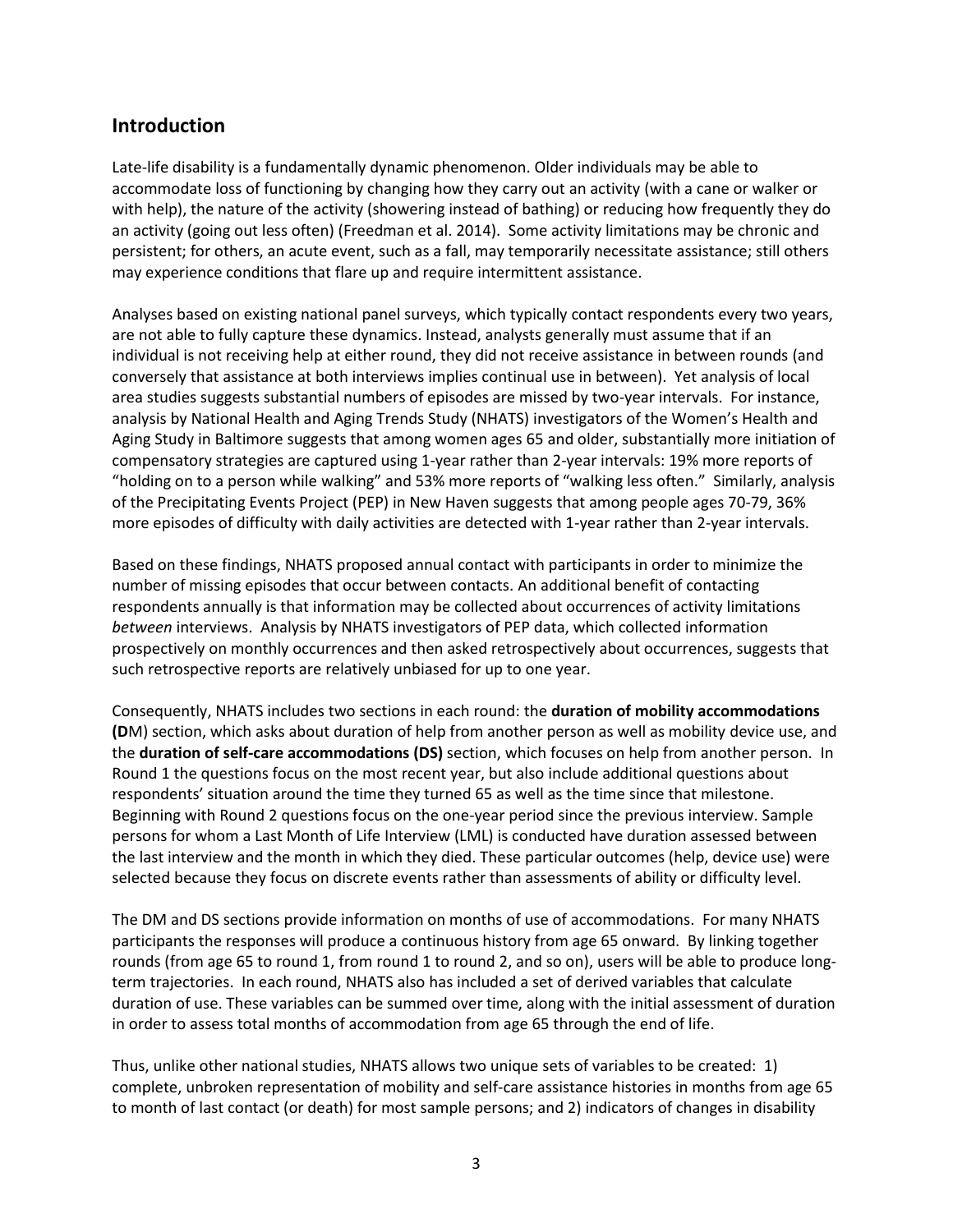status for sample persons with partial history data. This information has the potential to support new research in important scientific and policy-relevant areas. For example, investigators can model onset and recovery from use of help more precisely than previously possible with a national sample; study the interplay of assistive devices and help from another person for mobility over time; examine the use of intermittent help and its implications for predicting various outcomes; improve upon estimates of active life expectancy (which commonly rely on point in time estimates at 2-year intervals); and characterize duration of help, for example, following acute care and post-acute care episodes.

This technical paper is intended as a guide for using the duration of mobility and self-care information in NHATS. We review the contents of the DM and DS sections and describe several potential applications for these unique national data.

# <span id="page-3-0"></span>**Mobility (MO) and Self-Care (SC) Sections**

Every round, NHATS respondents are asked (in the mobility [MO] section) whether in the last month they received help from another person with three mobility activities—getting outside, getting around inside, and getting out of bed—and (in the self**-**care [SC] section) for four self-care activities--bathing, dressing, toileting, eating. In addition, if the sample person reported using a cane, walker, wheelchair, or scooter in the last month (in the Mobility Device [MD] section) they are asked how often in the last month they used that/each of those devices to get outside, get around inside, and get out of bed.

Information on whether help was received and whether devices were used in the last month is summarized in a set of derived variables (see [www.nhats.org](http://www.nhats.org/) for annotated instruments for MO and SC and Kasper and Freedman, 2015).

# <span id="page-3-1"></span>**Duration of Mobility Accommodations (DM) and Self-care Accommodations (DS) Sections**

#### <span id="page-3-2"></span>**Initial Round**

The DM and DS sections assess the duration of mobility-related help and device use and self-carerelated help. In a sampled person's initial round (e.g. Round 1 or Round 5), persons who reported help in the last month with either going outside, getting around inside, or getting out of bed follow one path, while those who reported no help with all of these activities in the last month follow another (see Figure 1 for flow for DM help). In addition, assistance when the person turned age 65 is asked, and for persons reporting no use in the last year or at age 65, assistance between age 65 and initial Round is asked. Questions about duration of mobility device use and self-care-related help follow an identical flow.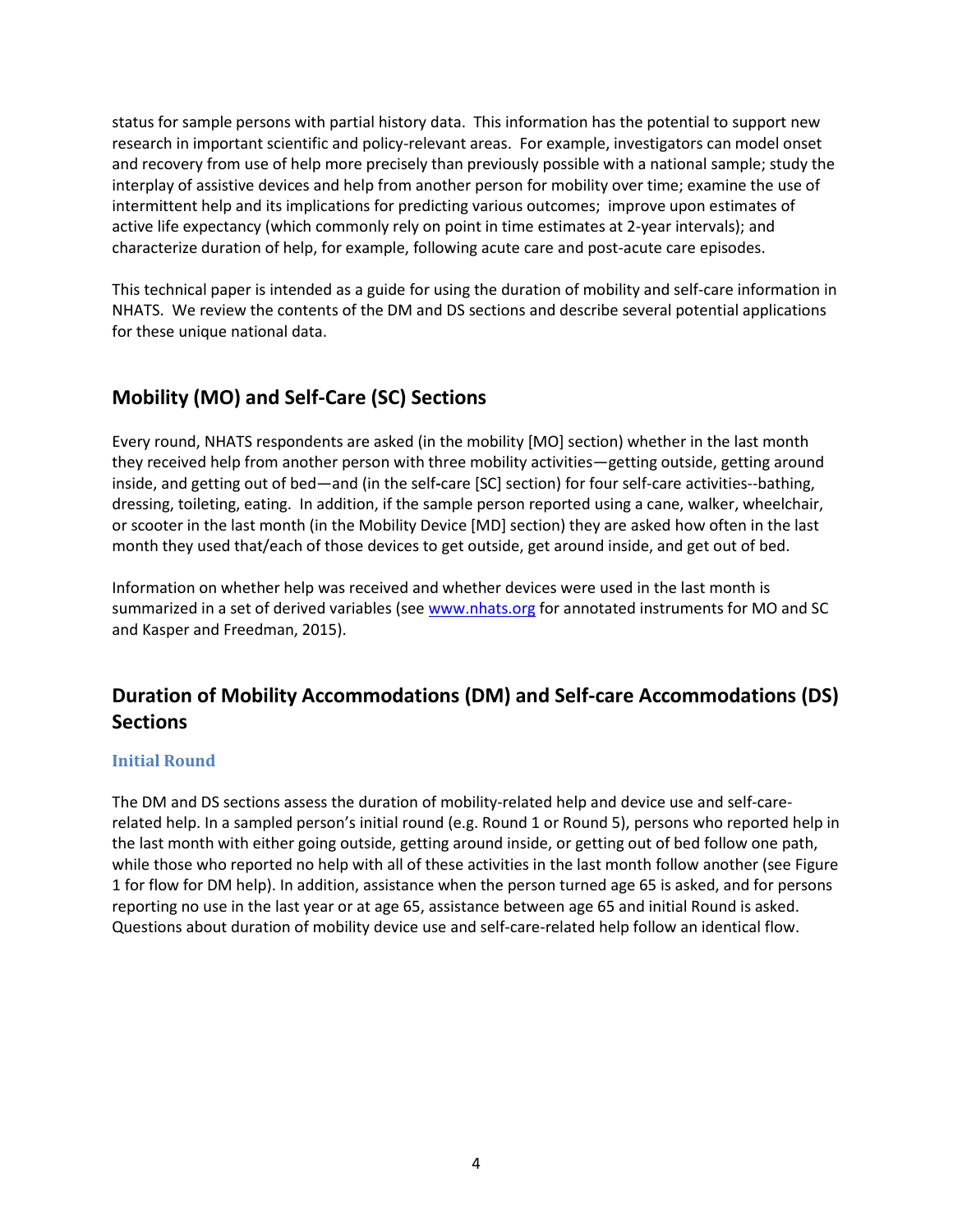

#### **Figure 1. Flow of questions for Duration of Mobility Accommodations in Initial Round**

#### <span id="page-4-0"></span>**Follow-up Rounds**

In follow-up rounds, there are four possible paths based on current and prior round reports of mobility help, mobility device use, and self-care help (see Figure 2 for flow for DM help).

- Persons who **started** getting help (using devices) those who reported help (device use) in the last month but not at the prior round – are asked in what month since the last interview help (device use) started.
- Persons who **stopped** getting help (using devices) those who reported no help (device use) in the last month but reported help (device use) at the prior round – are asked what month since the last interview help (device use) ended.
- Persons who reported **no help (device use) in the last month at either round are** asked whether they ever had help (device use) since the last interview and if yes, what month the help (device use) started and ended. $1$
- Persons who reported **help (device use) in the last month at both rounds** are asked whether

l <sup>1</sup>For this group only, the month help (device use) ended was inadvertently skipped in Rounds 2 and 3 but was corrected in Round 4 and forward.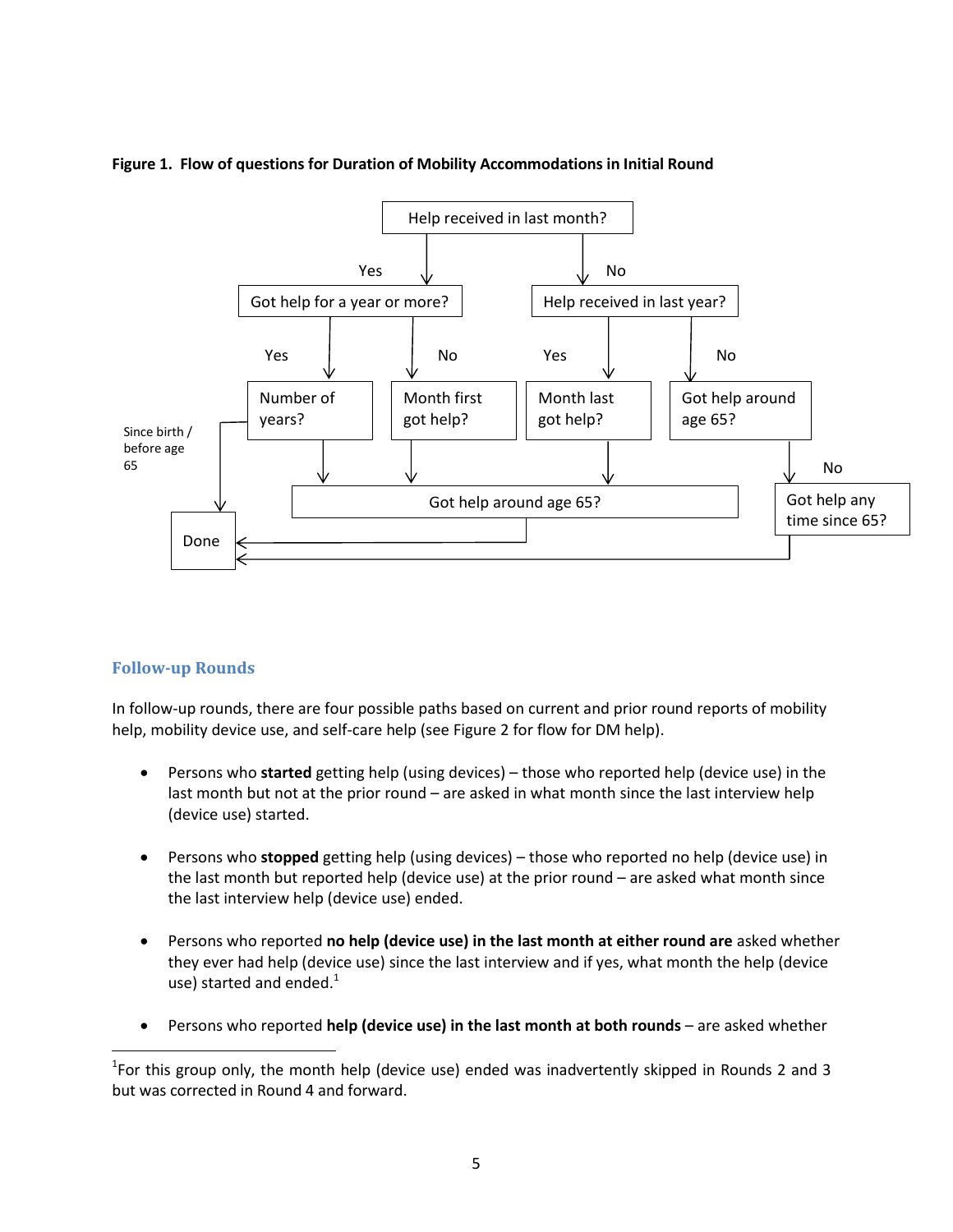they went without help (device use) for a month or longer since the last interview and if yes, for how many months.

#### **Figure 2. Flow of questions for Duration of Mobility Accommodations in Follow-up Rounds**



Questions ask about months between the prior interview month and year and the current interview month and year. When a Last Month of Life (LML) interview is administered, the time frame refers to months between the prior interview month and year and the month and year of death. Questions about duration of mobility device use and self-care help follow an identical flow.

## **Skips Around the DM DS Sections**

There are a few relatively rare skips of which the user should be aware.

In Rounds 2 and 3 only, the DM and DS Sections were not administered for a small number of deceased persons who were not alert in the last month (based on PD6) and the DM Section was skipped for persons who were not mobile in the last month (based on PD7). These skips were removed beginning in Round 4.

In Rounds 2 and 3 only, a small number of individuals with missing data (DK, RF) in the prior or current round on help (device use) in the last month were not routed through DM and DS correctly; these cases are indicated in a derived variable (see next section) and skips were revised beginning in Round 4.

In Rounds 3 and 4 only, a small number of individuals with a current round interview who were not interviewed in the prior round (that is, with r#dresid =  $3$  or  $5$  in the prior round) were routed through the DM and DS questions. However, since their prior round information was missing they routed incorrectly. In Round 3 these cases followed the path with other missing data cases; in Round 4 they routed through as if they answered "no" to the items. In Rounds 5 and forward, they are not administered the DM and DS sections. We recommend dropping the information that was collected for these cases in Rounds 3 or 4using values of dm#flag and ds#flag (see derived variables).

Finally, in all follow-up Rounds, individuals who died within one month of the previous interview or whose month of death was not known were not administered the DM or DS sections.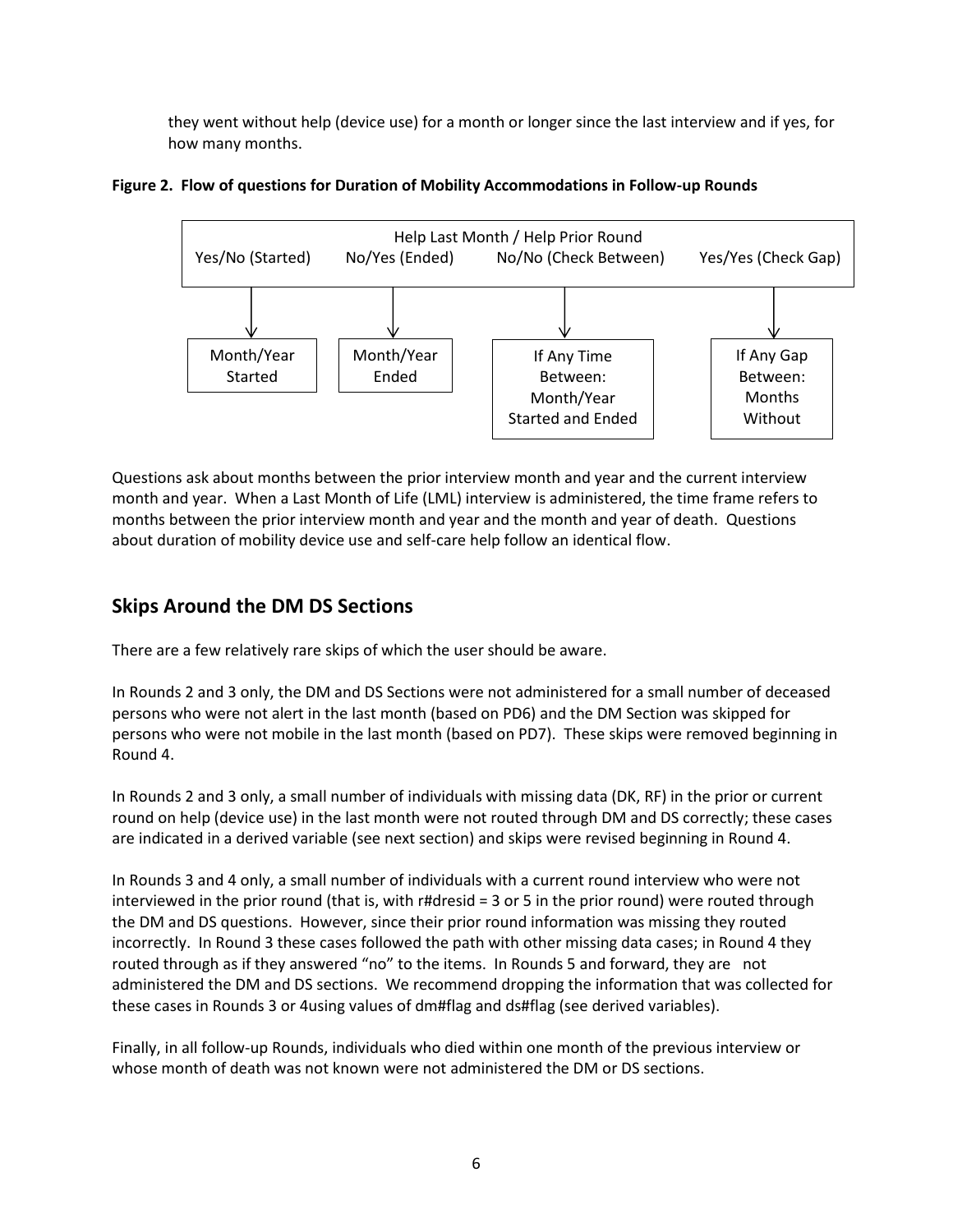## <span id="page-6-0"></span>**Derived Variables**

NHATS provides users with summary variables to simplify use of data from the DM and DS sections (see Appendix Tables 1 and 2 for details).

#### <span id="page-6-1"></span>**Initial Round**

Derived variables were developed for the initial round from these sections to reflect any help (device use) in the last year, months if started in the last year, months if ended in the last year, and years if longer than 1 year. $2$ 

#### <span id="page-6-2"></span>**Follow-up Rounds**

 $\overline{\phantom{a}}$ 

For each follow-up round, four variables are created:

- dm#dmohlpgr, dm#dmodevgr, ds#dschlpgr: An indicator of *group* that captures type of transition since last interview; e.g., whether help/use:
	- 1. Started
	- 2. Ended
	- 3. Was in place at both interviews with a gap in between
	- 4. Was in place at both interviews with no gaps
	- 5. Was not in place at either interview but occurred in between
	- 6. Was not in place at either interview or between

In addition, for a small number of cases values are provided with an additional "1" on the end to indicate type of transition but with missing information on timing (e.g. 11=Started but Month Started Missing). Note that in Rounds 2 and 3, end month was inadvertently skipped for all those in group 5; this skip has been corrected in Round 4 and forward. Group 5 is relatively rare and since individuals in this group are only transitory recipients, estimates of months of accommodation for individuals calculated by summing across multiple survey waves are not likely to be substantially biased by this omission.

- dm#dmohlp, dm#dmodev, ds#schlp: *Duration* as a count of the number of months of help/use. Note that a value of -13 on this variable indicates 0 and a value of 0 indicates less than 1 month. Special values were created for users to indicate different types of missing data and include:
	- -12 a report was outside of range
	- -10 not able to be calculated because of missing (skipped) information
	- -9 missing because the SP interview was not administered
	- -8 the respondent reported they did not know
	- -7 the respondent refused to provide information

**<sup>2</sup>** As noted in Appendix IV (DM and DS Sections) of the NHATS User Guide (Kasper and Freedman 2015) for dm1dhlpend (the number of months since mobility help ended), dm1ddeviend (the number of months since mobility device use ended), and ds1dhlpend (the number of months since self-care help ended), the label for a value of 0 is not correct on the public use file. The label for a value of 0 should be "Between 11 and 12 months since help (device use) ended" instead of "less than 1 month since help (device use) ended". This error was corrected for sample persons whose initial round was round 5.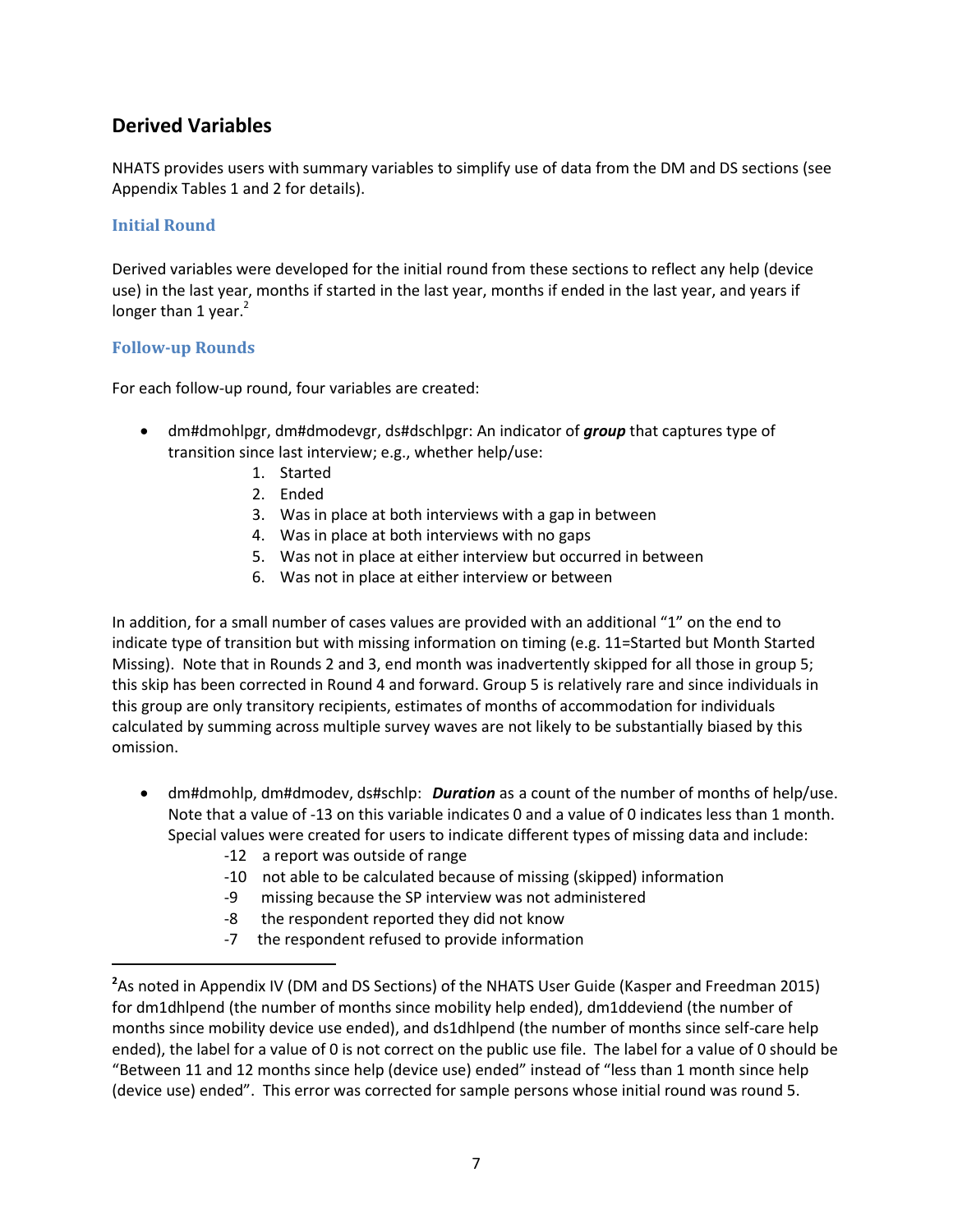Respondents could also indicate that they disagreed with the information about last round, and those cases were coded '90'.

- dmds#dintvl: A variable indicating the length of the interval between interviews (or between last interview and death) . -9 is used for cases that do not have a current SP interview and -8 for those missing month of death.
- dm#flag and ds#flag: A variable indicating that cases that were routed around these sections for special reasons. For the vast majority of such cases, this variable is set to -1 (inapplicable). In Rounds 2 and 3, this flag also took on values ranging from 1 to 7; in subsequent rounds, only values of 1, 2 and 3 were applicable:
	- 1 No SP interview last Round. These cases were asked DM and DS, but routed as if no help/device use last round, which may not be correct, so group and duration were coded as inapplicable (-1) .
	- 2 Died and month of death missing. These cases skipped DM and DS, so group was coded but duration was coded as not ascertained (-10).
	- 3 Died <=1 month after last interview. These cases skipped DM and DS, but because the interval was known, group and duration were both coded.
	- 5 Died and not mobile (fl2notmobile=1). In Rounds 2 and 3 only these cases skipped DM and DS
	- 6 Died and not alert (fl2notalert =1). In Rounds 2 and 3 only these cases skipped DM and DS
	- 7 Skipped 1 or more help questions. In Rounds 2 and 3 only, a small number of cases improperly routed through DM or DS, sometimes obtaining extra information and sometimes missing information. Group and duration were coded for a subset of these cases.

### <span id="page-7-0"></span>**Completeness of Duration of Accommodations**

Table 1 summarizes the completeness of the data for the first 4 rounds of NHATS for mobility help, mobility device use, and self-care help. Estimates are weighted. Two distinct forms of missing information are shown: 1) among those known to have experienced a transition (accommodation started or ended since prior interview or occurred between interviews ) the month of transition is missing ("timing unknown"); 2) whether or not a transition occurred is unknown ("transition unknown").

In Round 2, for example, among those who survived and completed an SP interview, 6.6% reported receiving help with mobility in both Round 1 and Round 2; 7.7% reported help at one interview and not the other or sometime in between; 6.8% had a transition (started or ended help or had an episode in between interviews) but the exact duration was not known; and for 0.2% it was unknown whether a transition occurred. Note that the "timing unknown" group is larger in rounds 2 and 3 than in round 4 (due to the skip-logic issues mentioned previously that have been corrected). Both types of missing information are also more prevalent among the deceased subgroup than among survivors (again, related to skip logic that has been updated in round 4). As of round 4, timing is unknown for only about 3%-4% of cases (depending on the outcome) and transitions are unknown for <1% of the sample.

Tables 2 and 3 contrast estimates of accommodations using the NHATS DM and DS data with what would be generated from using only information provided at 2-year intervals. As shown in Table 2 using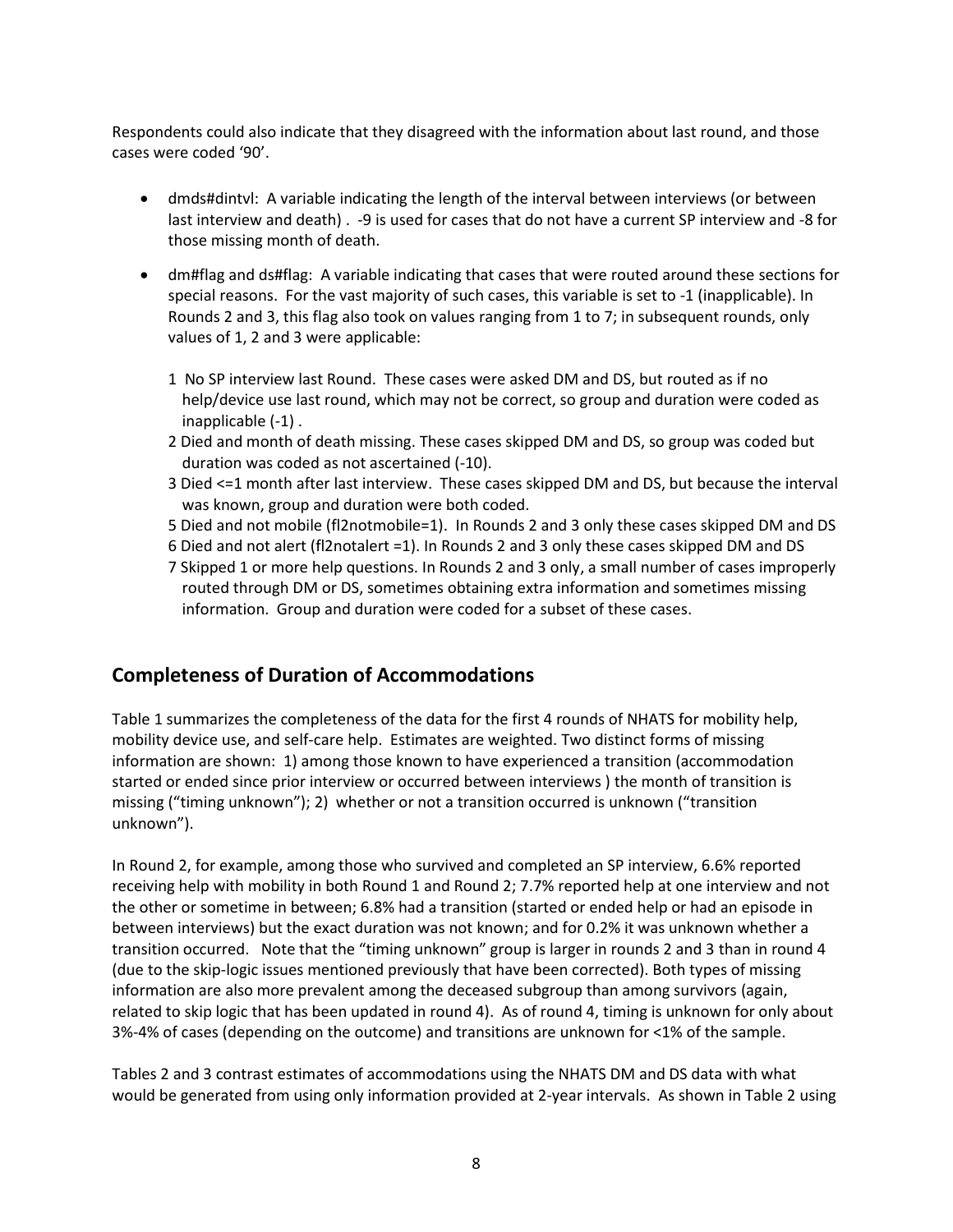data from Rounds 1 to 3, for mobility help, having a one-year interval for interviews with questions about limitations between interviews increases the percentage of older adults experiencing help by 50% (from 16% to 24%) over using only information provided at 2-year intervals. A greater percentage is missed for men than for women and at younger ages relative to older ages.

Table 3 shows the extent of bias produced by assuming responses at 2-year intervals hold for the entire interval. For the sample as a whole 6.5% receive mobility help at both round 1 and round 3, two years later. However, only 4.2% of the sample reports having received help continuously throughout the twoyear interval; in the absence of the DM data the prevalence of continuous receipt of help would have been overstated by 35%. The biases are particularly large for the youngest age groups, reaching nearly 70% among those less than 80 years old. The final 3 columns of Table 3 show the corresponding patterns among those not receiving help at either round 1 or round 3. The biasing effect of inappropriately assuming that no help was received at any point during the two-year interval are smaller in relative terms—12% in the sample overall, and ranging from 10% to 16% across age groups—but they are still substantial .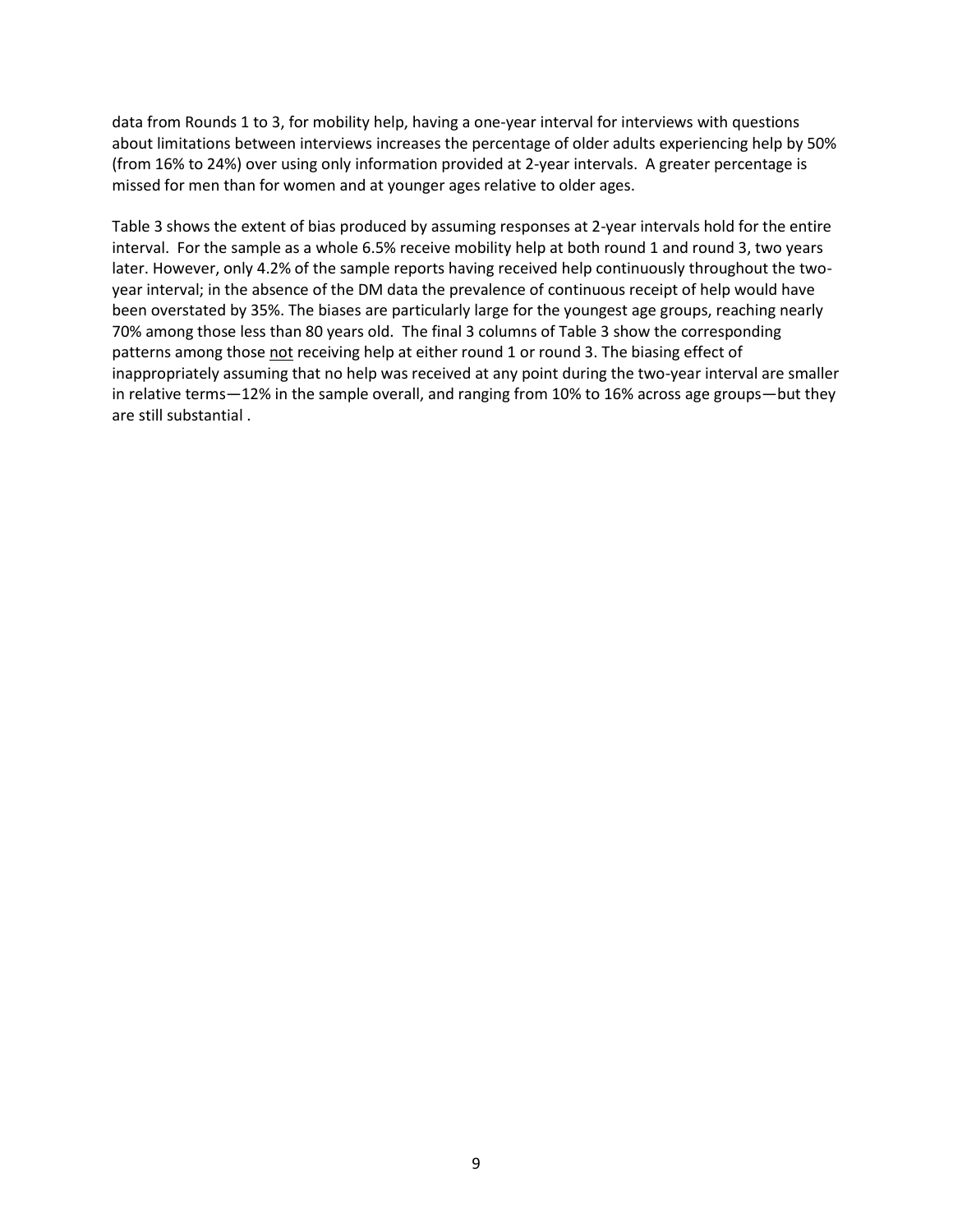#### <span id="page-9-0"></span>**References**

Freedman, Vicki A., Judith Kasper, Brenda Spillman, Emily Agree, Vincent Mor, Robert Wallace and Douglas Wolf. 2014. Behavioral Adaptation and Late-Life Disability: A New Spectrum for Assessing Public Health Impacts. American Journal of Public Health 104(2):e88-94. doi: 10.2105/AJPH.2013.301687. PMCID: PMC3935680.

Kasper, Judith D. and Freedman, Vicki A. 2015. National Health and Aging Trends Study User Guide: Rounds 1, 2, 3 & 4 Final Release. Baltimore: Johns Hopkins University School of Public Health. Available at <http://www.nhats.org/>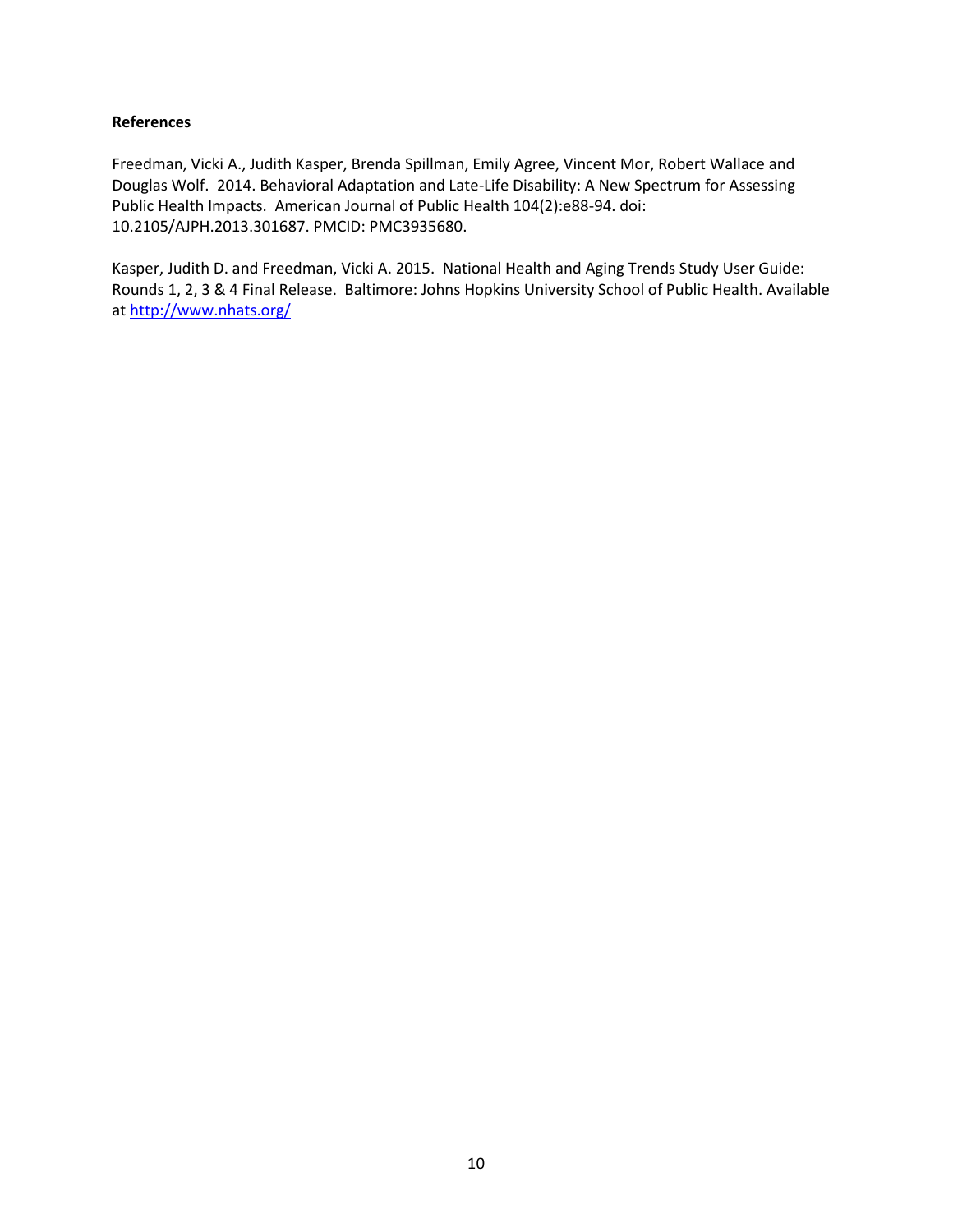|                            |                       | Round 2 (n=6412)    |                       | Round 3 (n=5265)    |                       | Round 4 (n=4321)    |                       |
|----------------------------|-----------------------|---------------------|-----------------------|---------------------|-----------------------|---------------------|-----------------------|
|                            | Round 1<br>$(n=7609)$ | Alive<br>$(n=6056)$ | Deceased<br>$(n=356)$ | Alive<br>$(n=4869)$ | Deceased<br>$(n=396)$ | Alive<br>$(n=4017)$ | Deceased<br>$(n=304)$ |
| <b>Mobility Help</b>       |                       |                     |                       |                     |                       |                     |                       |
| <b>No Transition</b>       |                       |                     |                       |                     |                       |                     |                       |
| No limitation              | 82.6                  | 78.8                | 15.8                  | 77.4                | 14.0                  | 77.2                | 13.7                  |
| Limitation                 | 8.4                   | 6.6                 | 30.0                  | 7.1                 | 29.5                  | 8.4                 | 30.9                  |
| <b>Known Transition</b>    |                       |                     |                       |                     |                       |                     |                       |
| Timing known               | 8.0                   | 7.7                 | 27.0                  | 7.6                 | 33.0                  | 11.1                | 47.5                  |
| Timing unknown             | 0.8                   | 6.8                 | 17.0                  | 7.8                 | 15.9                  | 3.3                 | 5.0                   |
| <b>Transition Unknown</b>  | 0.2                   | 0.2                 | 10.1                  | 0.1                 | 7.6                   | 0.0                 | 3.0                   |
| <b>Mobility Device Use</b> |                       |                     |                       |                     |                       |                     |                       |
| <b>No Transition</b>       |                       |                     |                       |                     |                       |                     |                       |
| No limitation              | 71.1                  | 67.3                | 15.3                  | 66.2                | 16.3                  | 63.2                | 22.2                  |
| Limitation                 | 17.9                  | 16.2                | 38.4                  | 17.7                | 39.5                  | 19.3                | 44.1                  |
| <b>Known Transition</b>    |                       |                     |                       |                     |                       |                     |                       |
| Timing known               | 9.9                   | 10.0                | 18.4                  | 9.5                 | 18.1                  | 15.2                | 27.9                  |
| Timing unknown             | 0.8                   | 6.0                 | 18.6                  | 6.2                 | 18.7                  | 2.0                 | 4.8                   |
| <b>Transition Unknown</b>  | 0.3                   | 0.5                 | 9.3                   | 0.5                 | 7.3                   | 0.3                 | 1.0                   |
| Self-Care Help             |                       |                     |                       |                     |                       |                     |                       |
| No Transition              |                       |                     |                       |                     |                       |                     |                       |
| No limitation              | 84.5                  | 80.4                | 11.9                  | 79.5                | 13.0                  | 77.9                | 12.9                  |
| Limitation                 | 7.2                   | 7.2                 | 34.4                  | 7.7                 | 36.3                  | 8.8                 | 41.5                  |
| Known Transition           |                       |                     |                       |                     |                       |                     |                       |
| Timing known               | 7.3                   | 9.5                 | 35.9                  | 10.3                | 28.8                  | 10.3                | 37.8                  |
| Timing unknown             | 0.8                   | 2.8                 | 8.5                   | 2.4                 | 11.2                  | 3.0                 | 5.2                   |
| <b>Transition Unknown</b>  | 0.2                   | 0.1                 | 9.3                   | 0.0                 | 10.6                  | 0.0                 | 2.6                   |

Table 1. Completeness of Activity Limitation Histories Between Interviews: Weighted Percentages by Round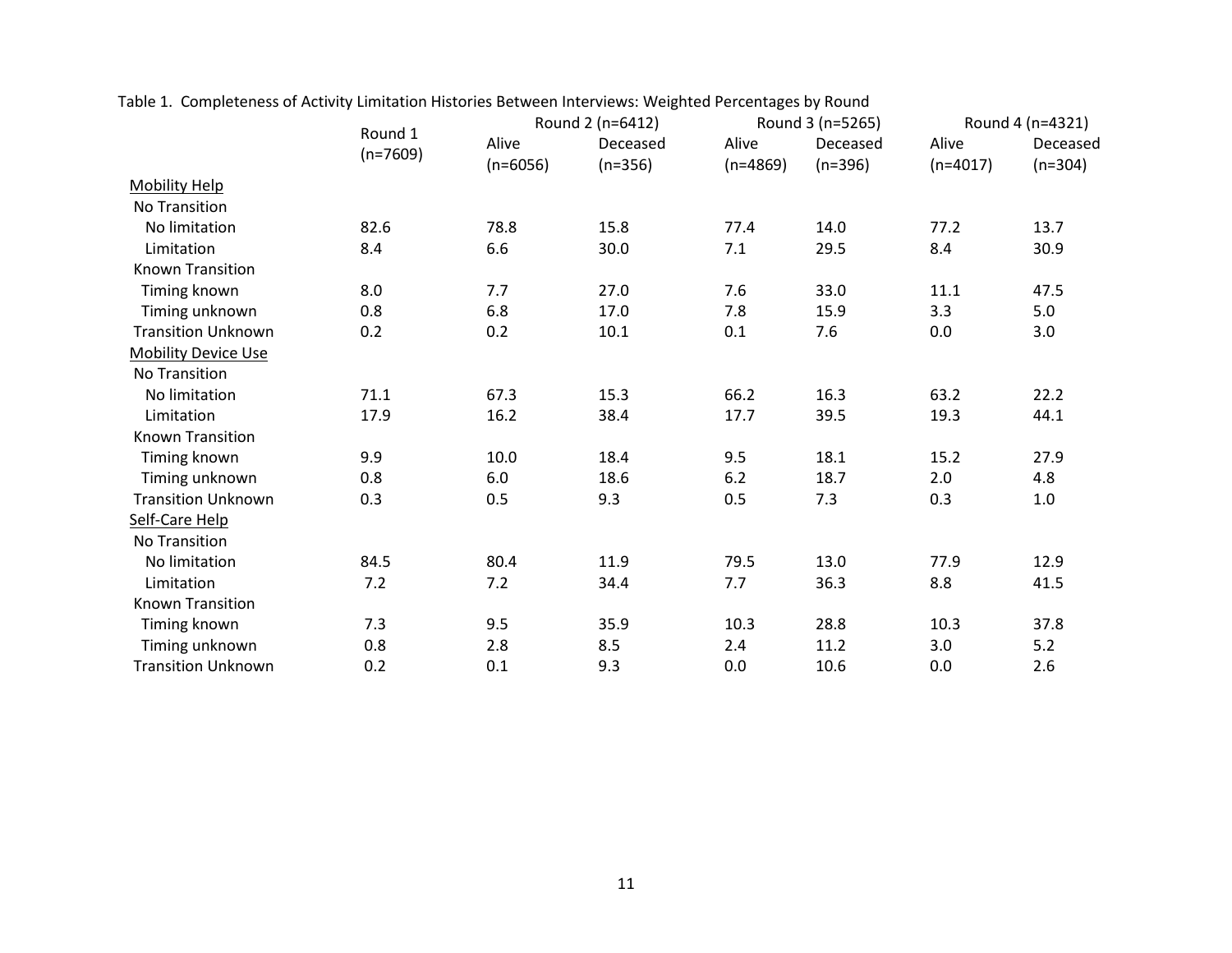| Table 2. Estimates of mobility assistance measured at 2-year intervals and at any time over two years. |                                |         |                       |                       |                                    |                           |
|--------------------------------------------------------------------------------------------------------|--------------------------------|---------|-----------------------|-----------------------|------------------------------------|---------------------------|
|                                                                                                        | Estimates with 2-Year Interval |         |                       | <b>NHATS</b>          | Missed<br>Episodes                 | Percentage<br>increase in |
|                                                                                                        |                                |         |                       | estimate              |                                    |                           |
|                                                                                                        | Round 1                        | Round 3 | Round 1 or<br>Round 3 | Any Time<br>Round 1-3 | with 2-year<br>cross               | Episodes<br>with NHATS    |
|                                                                                                        |                                |         |                       |                       | sections<br>(percentage<br>points) | design                    |
| Mobility help                                                                                          |                                |         |                       |                       |                                    |                           |
| All                                                                                                    | 10.1                           | 14.3    | 17.9                  | 27.6                  | 9.7                                | 54%                       |
| Male                                                                                                   | 6.4                            | 9.2     | 11.9                  | 19.9                  | 8.0                                | 67%                       |
| Female                                                                                                 | 13.0                           | 18.2    | 22.5                  | 33.4                  | 10.9                               | 48%                       |
| Age 65-69                                                                                              | 5.8                            | 6.7     | 10.0                  | 19.9                  | 9.9                                | 99%                       |
| 70-74                                                                                                  | 6.2                            | 9.8     | 12.1                  | 20.7                  | 8.6                                | 71%                       |
| 75-79                                                                                                  | 9.7                            | 13.7    | 17.4                  | 29.1                  | 11.7                               | 67%                       |
| 80-84                                                                                                  | 13.2                           | 19.3    | 23.9                  | 33.4                  | 9.5                                | 40%                       |
| 85-89                                                                                                  | 23.3                           | 34.0    | 39.6                  | 48.5                  | 8.9                                | 22%                       |
| $90+$                                                                                                  | 35.6                           | 50.8    | 57.1                  | 64.4                  | 7.3                                | 13%                       |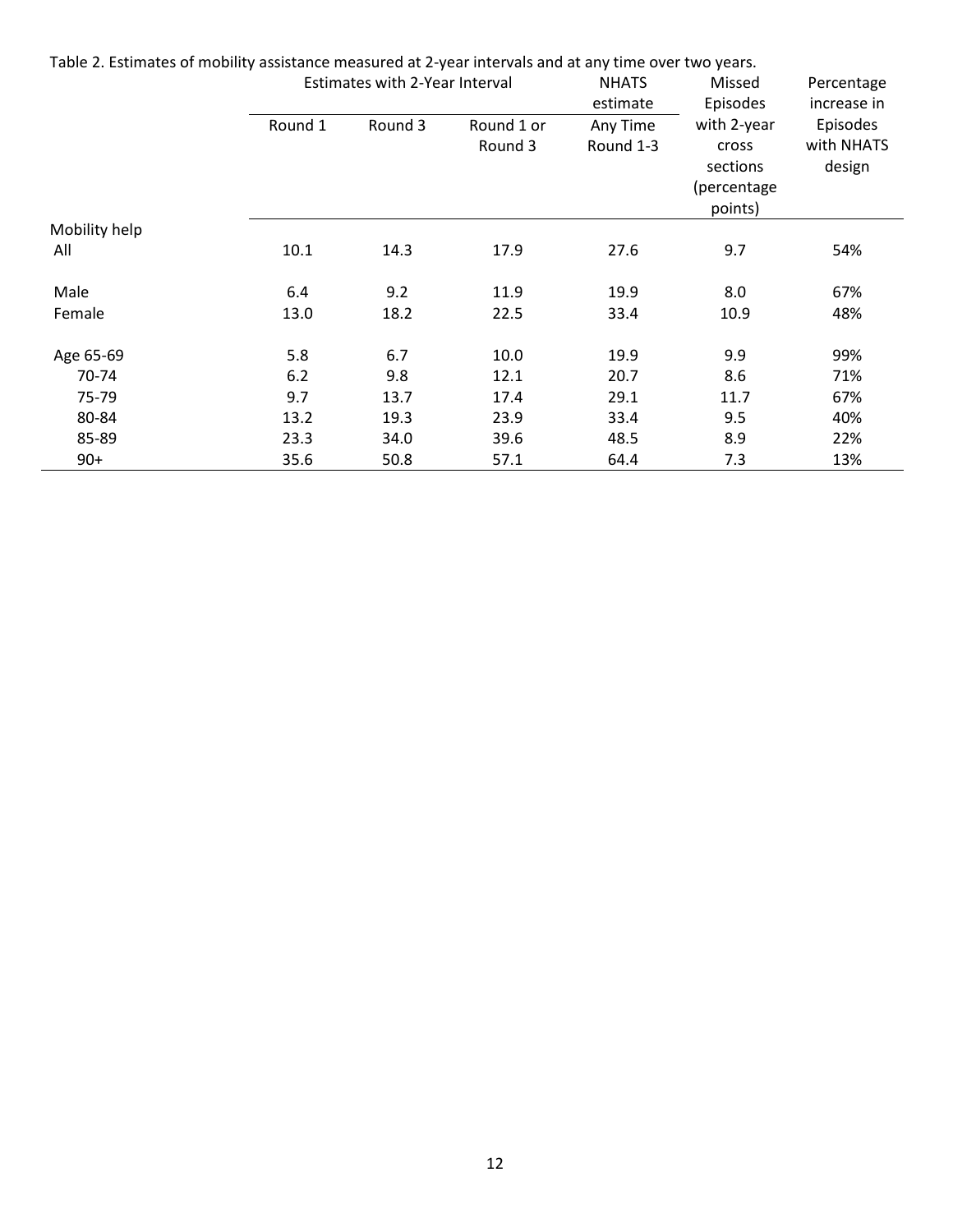Table 3. Estimates of continuous mobility assistance or no assistance using measures at 2-year intervals and at any time over two years.

|               | Round 1<br>and<br>Round 3 | All the<br>Time<br>Round 1-3 | Extra<br>Episodes<br>with 2-year<br>cross<br>sections<br>(Percentage<br>points) | Percentage<br>decrease in<br>Episodes<br>with1-year<br>intervals and<br>DM/DS | Not<br>Round 1<br>and Not<br>Round 3 | None of the<br>Time<br>Rounds 1-3 | Extra<br>Episodes<br>with 2-year<br>cross<br>sections<br>(Percentage<br>points) | Percentage<br>decrease<br>in Episodes<br>with 1-<br>year<br>intervals<br>and |
|---------------|---------------------------|------------------------------|---------------------------------------------------------------------------------|-------------------------------------------------------------------------------|--------------------------------------|-----------------------------------|---------------------------------------------------------------------------------|------------------------------------------------------------------------------|
| Mobility help |                           |                              |                                                                                 |                                                                               |                                      |                                   |                                                                                 | DM/DS                                                                        |
| All           | 6.5                       | 4.2                          | 2.3                                                                             | 35%                                                                           | 82.1                                 | 72.5                              | 9.6                                                                             | 12%                                                                          |
| Male          | 3.7                       | 2.2                          | 1.5                                                                             | 41%                                                                           | 88.1                                 | 80.2                              | 7.9                                                                             | 9%                                                                           |
| Female        | 8.7                       | 5.8                          | 2.9                                                                             | 33%                                                                           | 77.5                                 | 66.7                              | 10.8                                                                            | 14%                                                                          |
| Age 65-69     | 3.4                       | 1.1                          | 2.3                                                                             | 68%                                                                           | 90.0                                 | 80.1                              | 9.9                                                                             | 11%                                                                          |
| 70-74         | 4.8                       | 1.5                          | 3.3                                                                             | 69%                                                                           | 87.9                                 | 79.5                              | 8.4                                                                             | 10%                                                                          |
| 75-79         | 6.0                       | 4.2                          | 1.8                                                                             | 30%                                                                           | 82.6                                 | 70.9                              | 11.7                                                                            | 14%                                                                          |
| 80-84         | 8.6                       | 6.6                          | 2.0                                                                             | 23%                                                                           | 76.1                                 | 66.6                              | 9.5                                                                             | 12%                                                                          |
| 85-89         | 17.7                      | 13.4                         | 4.3                                                                             | 24%                                                                           | 60.4                                 | 51.9                              | 8.5                                                                             | 14%                                                                          |
| $90+$         | 29.3                      | 21.2                         | 8.1                                                                             | 28%                                                                           | 42.9                                 | 35.9                              | 7.0                                                                             | 16%                                                                          |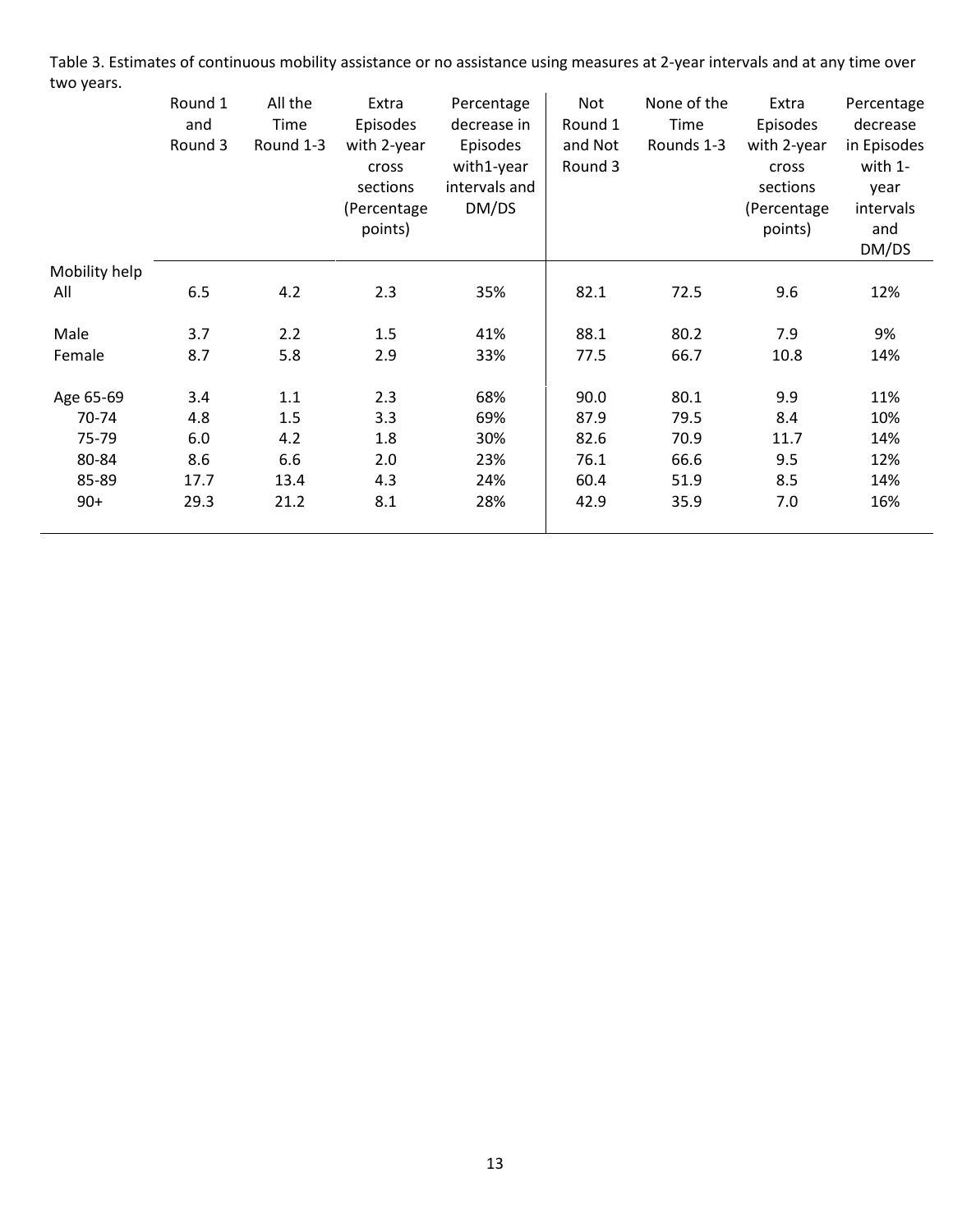| <b>Duration of Mobility Accommodations</b> |               |                                   |  |  |
|--------------------------------------------|---------------|-----------------------------------|--|--|
| Item                                       | Variable Name | Variable Label                    |  |  |
| DM1                                        | dm#helpmobil  | R# DM1 GET HELP WITH MOBILITY     |  |  |
| DM <sub>2</sub>                            | dm#helpyrmor  | R# DM2 GETTING HELP YR OR MORE    |  |  |
| DM3A                                       | dm#yrsgethlp  | R# DM3A HOW MANY YRS GETTNG HELP  |  |  |
| DM3B                                       | dm#mthgethlp  | R# DM3B MNTH FIRST LAST GET HLP   |  |  |
| DM4                                        | dm#lstyrcane  | R# DM4 IN LST YR USE CANE WALKER  |  |  |
| DM <sub>5</sub>                            | dm#caneforyr  | R# DM5 USD CANE, ETC. YR OR MORE  |  |  |
| DM6A                                       | dm#yrsuscane  | R# DM6A YEARS USING A CANE, ETC   |  |  |
| DM6B                                       | dm#mtfrtcane  | R# DM6B MTH FST LST USE CANE ETC  |  |  |
| DM7                                        | dm#mobhelp65  | R# DM7 GETTIG HLP W MOBIL AGE 65  |  |  |
| DM <sub>8</sub>                            | dm#snc65mohl  | R# DM8 SINCE 65 EV GET HLP W MOB  |  |  |
| DM9                                        | dm#at65uscan  | R# DM9 USE CANE, ETC WHEN TRN 65  |  |  |
| <b>DM10</b>                                | dm#snc65uscn  | R# DM10 SINCE TURNED 65 USD CANE  |  |  |
| <b>DM Derived Variable</b>                 | dm#dhlpyr     | R# D ANY MOBILITY HELP LAST YEAR  |  |  |
| <b>DM Derived Variable</b>                 | dm#dhlpst     | R# D MTHS MOBILITY HELP STARTED   |  |  |
| <b>DM Derived Variable</b>                 | dm#dhlpend    | R# D MONTHS MOBILITY HELP ENDED   |  |  |
| <b>DM Derived Variable</b>                 | dm#dhlpyrs    | R# D YEARS OF MOBILITY HELP       |  |  |
| <b>DM Derived Variable</b>                 | dm#ddeviyr    | R# D MOB DEVICE USE LAST YR       |  |  |
| <b>DM Derived Variable</b>                 | dm#ddevist    | R# D MTHS DEVICE USE SINCE START  |  |  |
| <b>DM Derived Variable</b>                 | dm#ddeviend   | R# D MONTHS DEVICE USE SINCE END  |  |  |
| DM Derived Variable                        | dm#ddeviyrs   | R# D YEARS OF DEVICE USE          |  |  |
| Duration of Self-Care Accommodations       |               |                                   |  |  |
| DS1                                        | ds#gethlpeat  | R# DS1 GET HELP WITH EATING, ETC  |  |  |
| DS <sub>2</sub>                            | ds#hlpmrtnyr  | R# DS2 GET HELP FOR YEAR OR MORE  |  |  |
| DS3A                                       | ds#yrsgethlp  | R# DS3A HOW MANY YRS GETTING HLP  |  |  |
| DS3B                                       | ds#mthgethlp  | R# DS3B MNTH FIRST/LAST GET HELP  |  |  |
| DS4                                        | ds#gthptrn65  | R# DS4 GET HLP ARND TIME TRND 65  |  |  |
| DS5                                        | ds#gthpsin65  | R# DS5 GETTING HLP SNCE TRNED 65  |  |  |
| <b>DS Derived Variable</b>                 | ds#dhlpyr     | R# D ANY SELF CARE HELP LAST YEAR |  |  |
| <b>DS Derived Variable</b>                 | ds#dhlpst     | R# D MTHS SINCE SLF CARE HELP ST  |  |  |
| DS Derived Variable                        | ds#dhlpend    | R# D MTHS SINCE SLF CARE HLP END  |  |  |
| <b>DS Derived Variable</b>                 | ds#dhlpyrs    | R# D YEARS HELP IN CARING 4 SELF  |  |  |

Appendix Table 1. DM and DS Variables in Initial Round (1, 5)